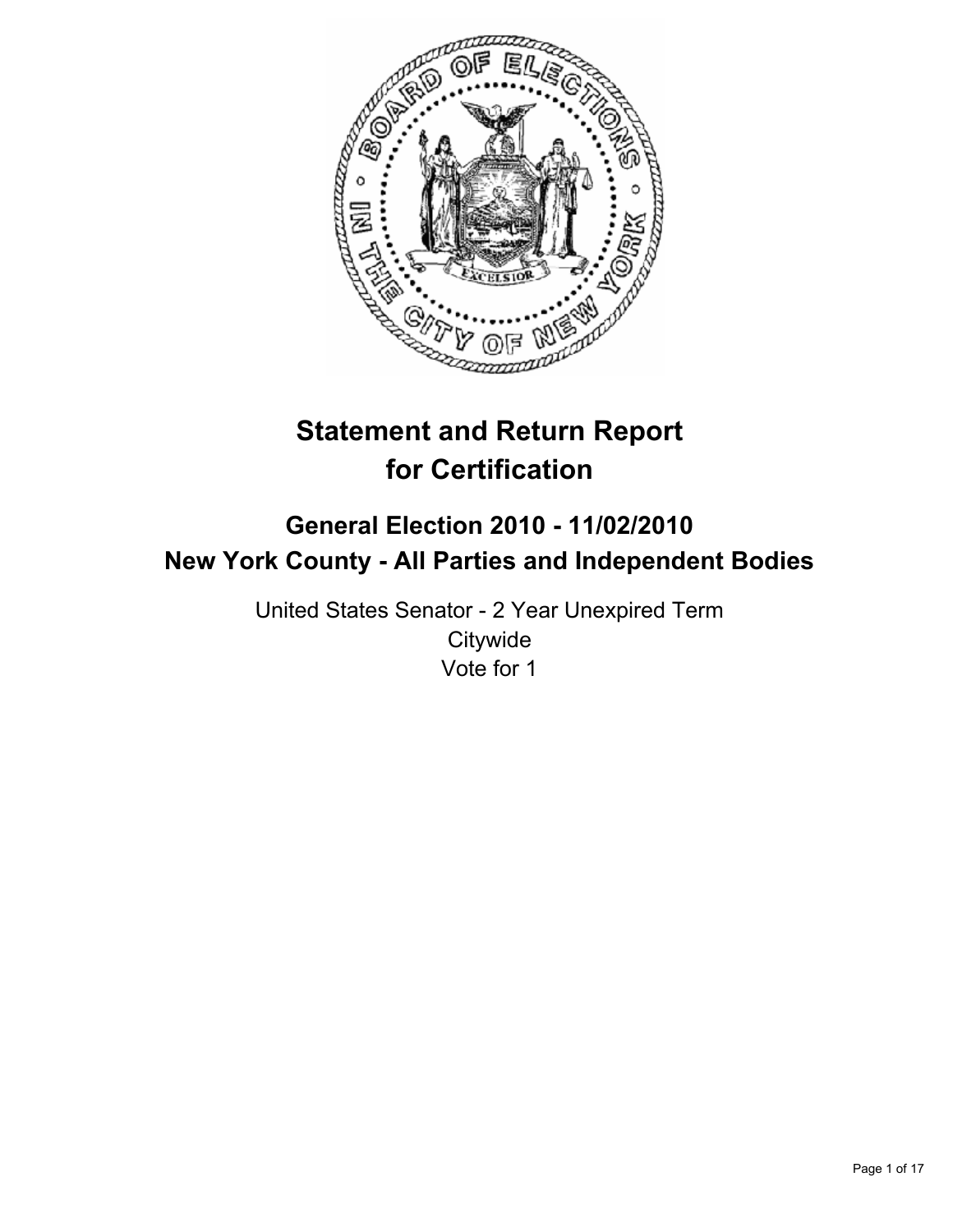

| <b>PUBLIC COUNTER</b>                       | 21,353 |
|---------------------------------------------|--------|
| <b>EMERGENCY</b>                            | 0      |
| ABSENTEE/MILITARY                           | 416    |
| <b>FEDERAL</b>                              | 181    |
| <b>AFFIDAVIT</b>                            | 743    |
| <b>Total Ballots</b>                        | 22,693 |
| KIRSTEN E GILLIBRAND (DEMOCRATIC)           | 15,266 |
| JOSEPH J DIOGUARDI (REPUBLICAN)             | 3,156  |
| KIRSTEN E GILLIBRAND (INDEPENDENCE)         | 462    |
| JOSEPH J DIOGUARDI (CONSERVATIVE/TAXPAYERS) | 256    |
| KIRSTEN E GILLIBRAND (WORKING FAMILIES)     | 1,419  |
| CECILE A LAWRENCE (GREEN)                   | 238    |
| JOSEPH HUFF (RENT IS 2 DAMN HIGH)           | 91     |
| JOHN CLIFTON (LIBERTARIAN)                  | 88     |
| VIVIA MORGAN (ANTI-PROHIBITION)             | 72     |
| <b>BRUCE BLAKEMAN (TAX REVOLT)</b>          | 12     |
| <b>GAIL GOODE (WRITE-IN)</b>                | 1      |
| JERROLD NADLER (WRITE-IN)                   | 2      |
| JOSEPH J. DIAGUARDI (WRITE-IN)              | 1      |
| KIRSTEN E GILLIBRAND (WRITE-IN)             | 4      |
| MARGARET TRIANGLE (WRITE-IN)                | 1      |
| MINNIE MOUSE (WRITE-IN)                     | 1      |
| NO NAME (WRITE-IN)                          | 3      |
| NONE OF THE FOREGOING (WRITE-IN)            | 1      |
| PAULINE DEVITA (WRITE-IN)                   | 1      |
| SINGLE PAYER (WRITE-IN)                     | 1      |
| <b>VOID (WRITE-IN)</b>                      | 5      |
| <b>WILLIE COTTON (WRITE-IN)</b>             | 1      |
| <b>Total Votes</b>                          | 21,082 |
| Unrecorded                                  | 1,611  |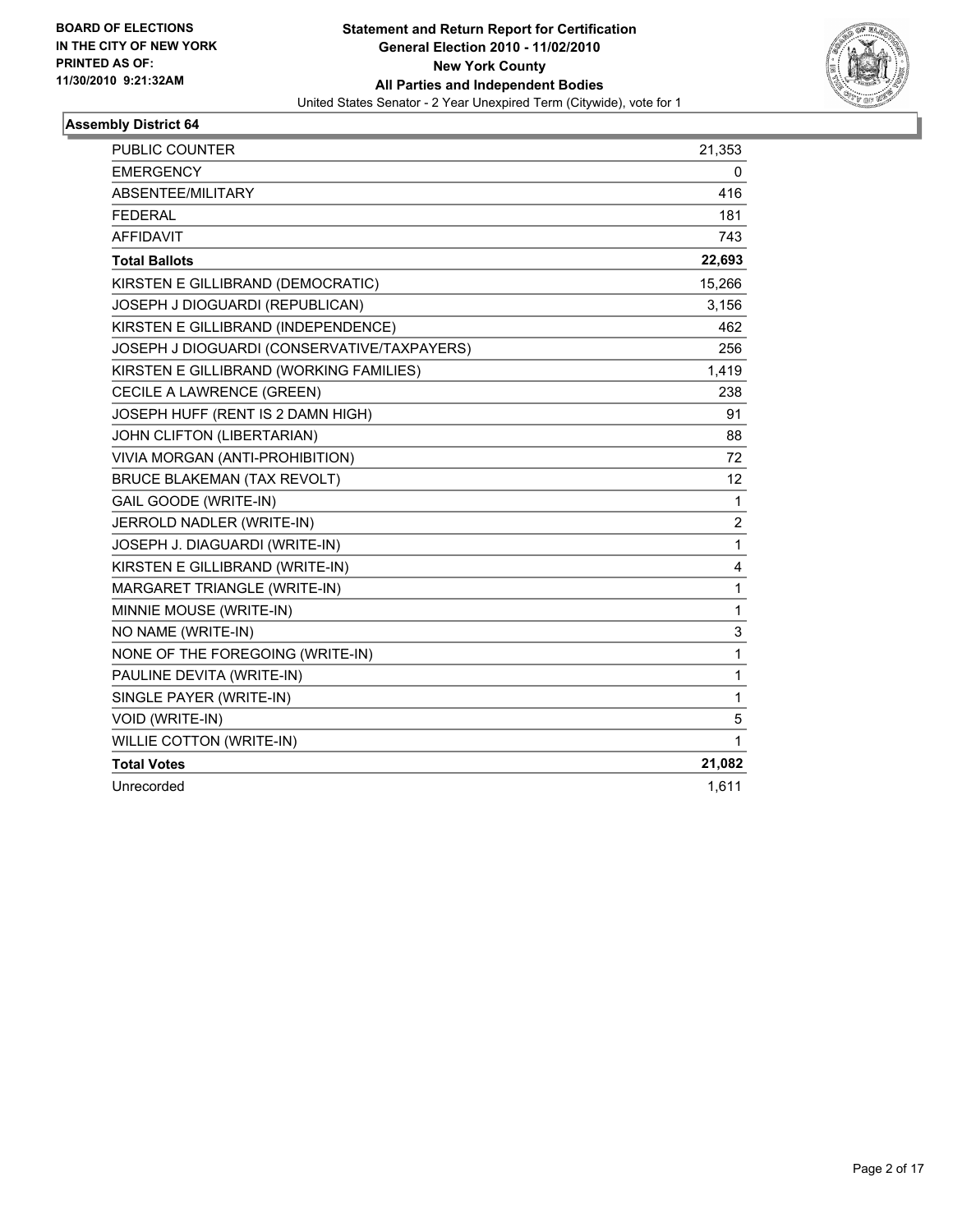

| PUBLIC COUNTER                              | 31,869       |
|---------------------------------------------|--------------|
| <b>EMERGENCY</b>                            | 0            |
| ABSENTEE/MILITARY                           | 1,013        |
| <b>FEDERAL</b>                              | 526          |
| <b>AFFIDAVIT</b>                            | 887          |
| <b>Total Ballots</b>                        | 34,295       |
| KIRSTEN E GILLIBRAND (DEMOCRATIC)           | 21,999       |
| JOSEPH J DIOGUARDI (REPUBLICAN)             | 7,490        |
| KIRSTEN E GILLIBRAND (INDEPENDENCE)         | 1,037        |
| JOSEPH J DIOGUARDI (CONSERVATIVE/TAXPAYERS) | 632          |
| KIRSTEN E GILLIBRAND (WORKING FAMILIES)     | 1,424        |
| CECILE A LAWRENCE (GREEN)                   | 276          |
| JOSEPH HUFF (RENT IS 2 DAMN HIGH)           | 80           |
| JOHN CLIFTON (LIBERTARIAN)                  | 135          |
| VIVIA MORGAN (ANTI-PROHIBITION)             | 69           |
| <b>BRUCE BLAKEMAN (TAX REVOLT)</b>          | 19           |
| CAROLINE MCCARTHY (WRITE-IN)                | 1            |
| DAVID MALPASS (WRITE-IN)                    | 1            |
| DEREK JETER (WRITE-IN)                      | $\mathbf{1}$ |
| EUROPEAN AMERICA (WRITE-IN)                 | 1            |
| <b>GEORGE MARLIN (WRITE-IN)</b>             | 1            |
| HILLARY CLINTON (WRITE-IN)                  | 1            |
| JOSEPH J DIOGUARDIA (WRITE-IN)              | 1            |
| JULIE SOUTH (WRITE-IN)                      | 1            |
| KEITH CAVET (WRITE-IN)                      | 3            |
| KIRSTEN E GILLEBRAND (WRITE-IN)             | $\mathbf{1}$ |
| KIRSTEN E GILLIBRAND (WRITE-IN)             | 3            |
| NO NAME (WRITE-IN)                          | 2            |
| SCHUMER (WRITE-IN)                          | 1            |
| TOM TOMASSIAN (WRITE-IN)                    | 1            |
| VOID (WRITE-IN)                             | 7            |
| <b>Total Votes</b>                          | 33,187       |
| Unrecorded                                  | 1,108        |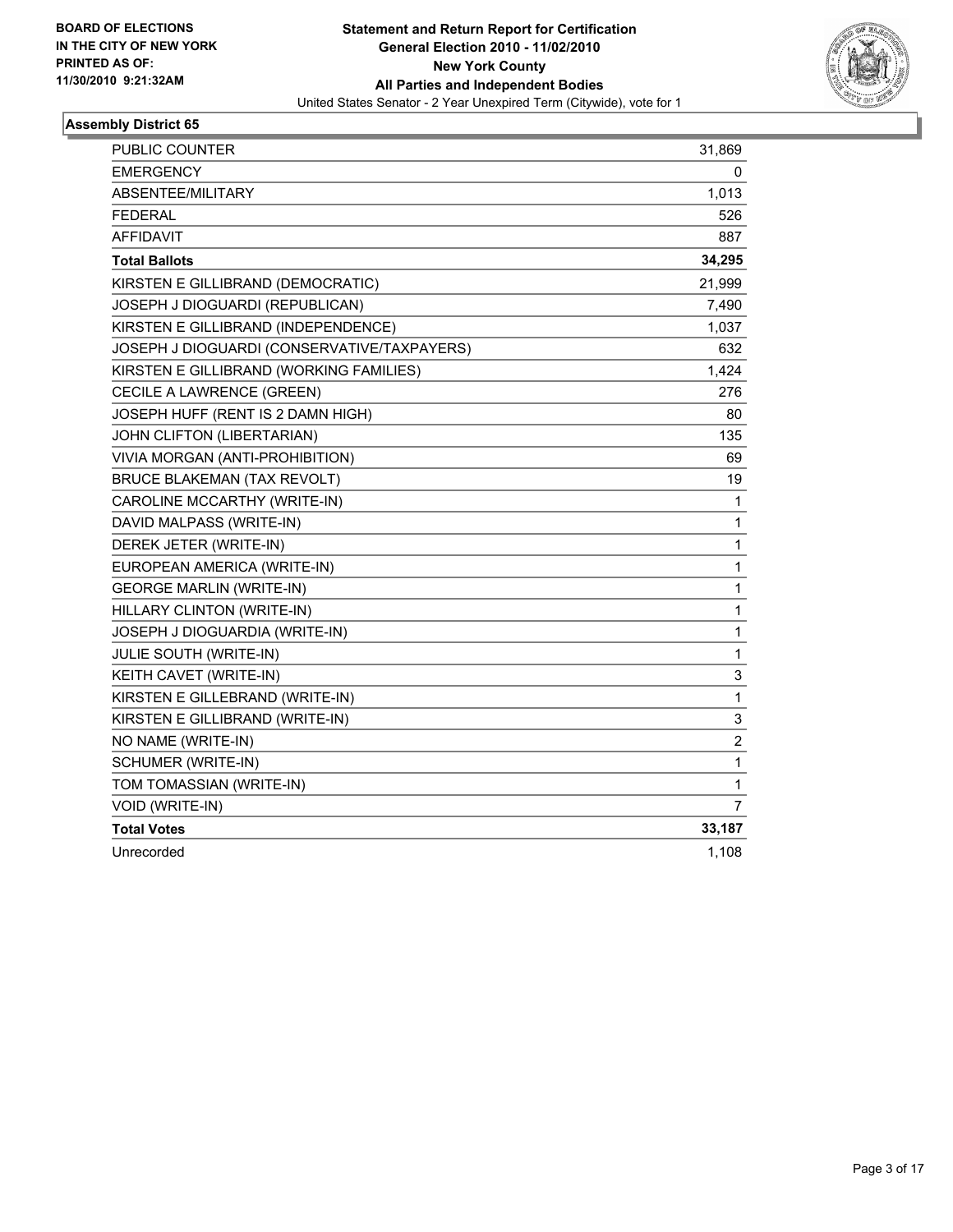

| <b>PUBLIC COUNTER</b>                       | 33,385 |
|---------------------------------------------|--------|
| <b>EMERGENCY</b>                            | 7      |
| ABSENTEE/MILITARY                           | 1,166  |
| <b>FEDERAL</b>                              | 742    |
| AFFIDAVIT                                   | 1,095  |
| <b>Total Ballots</b>                        | 36,395 |
| KIRSTEN E GILLIBRAND (DEMOCRATIC)           | 25,189 |
| JOSEPH J DIOGUARDI (REPUBLICAN)             | 4,043  |
| KIRSTEN E GILLIBRAND (INDEPENDENCE)         | 777    |
| JOSEPH J DIOGUARDI (CONSERVATIVE/TAXPAYERS) | 307    |
| KIRSTEN E GILLIBRAND (WORKING FAMILIES)     | 4,203  |
| CECILE A LAWRENCE (GREEN)                   | 559    |
| JOSEPH HUFF (RENT IS 2 DAMN HIGH)           | 131    |
| JOHN CLIFTON (LIBERTARIAN)                  | 149    |
| VIVIA MORGAN (ANTI-PROHIBITION)             | 117    |
| <b>BRUCE BLAKEMAN (TAX REVOLT)</b>          | 16     |
| AREIL ALTER CONFNO (WRITE-IN)               | 1      |
| <b>ASLTER SENOR (WRITE-IN)</b>              | 1      |
| CAROLINE KENNEDY (WRITE-IN)                 | 4      |
| CLINTON (WRITE-IN)                          | 1      |
| DONALD VAN SING (WRITE-IN)                  | 1      |
| DRAGAN SIMIL (WRITE-IN)                     | 1      |
| EUGENE RHEE (WRITE-IN)                      | 1      |
| FULL PUBLIC FUNDING (WRITE-IN)              | 1      |
| HARVEY MILK (WRITE-IN)                      | 1      |
| HOLT (WRITE-IN)                             | 1      |
| KIRSTEN E GILLEBRAND (WRITE-IN)             | 2      |
| KIRSTEN E GILLIBRAND (WRITE-IN)             | 5      |
| LINE 1 BLANK (WRITE-IN)                     | 1      |
| NO NAME (WRITE-IN)                          | 1      |
| NO ONE (WRITE-IN)                           | 1      |
| NOBODY (WRITE-IN)                           | 1      |
| NONE OF THE ABOVE (WRITE-IN)                | 2      |
| ST V H REPLACEMENT (WRITE-IN)               | 1      |
| VOID (WRITE-IN)                             | 4      |
| <b>WORKERS PARTY (WRITE-IN)</b>             | 1      |
| <b>Total Votes</b>                          | 35,523 |
| Unrecorded                                  | 872    |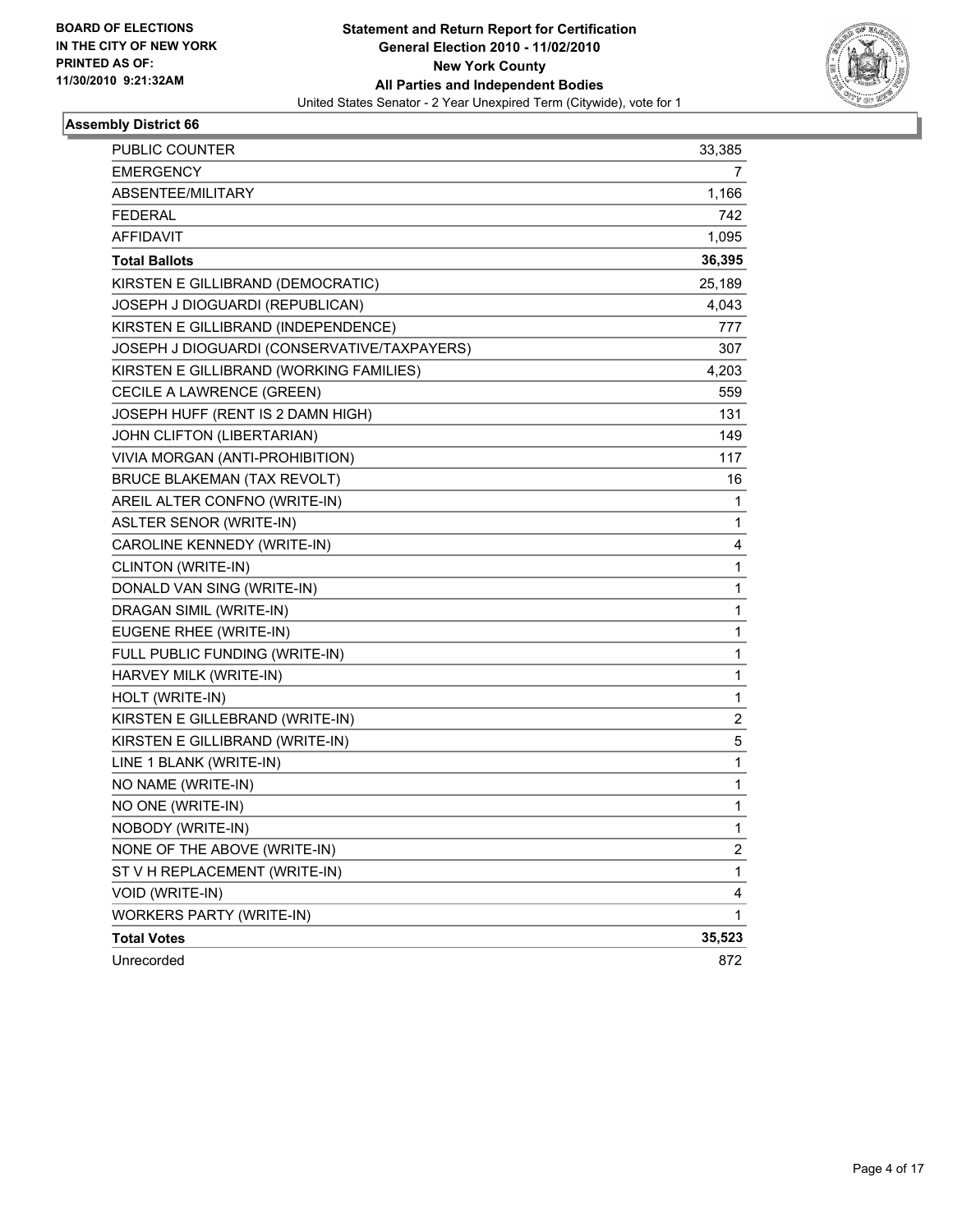

| PUBLIC COUNTER                              | 37,785                  |
|---------------------------------------------|-------------------------|
| <b>EMERGENCY</b>                            | 36                      |
| <b>ABSENTEE/MILITARY</b>                    | 1,192                   |
| <b>FEDERAL</b>                              | 625                     |
| <b>AFFIDAVIT</b>                            | 1,011                   |
| <b>Total Ballots</b>                        | 40,649                  |
| KIRSTEN E GILLIBRAND (DEMOCRATIC)           | 28,450                  |
| JOSEPH J DIOGUARDI (REPUBLICAN)             | 5,405                   |
| KIRSTEN E GILLIBRAND (INDEPENDENCE)         | 956                     |
| JOSEPH J DIOGUARDI (CONSERVATIVE/TAXPAYERS) | 391                     |
| KIRSTEN E GILLIBRAND (WORKING FAMILIES)     | 3,314                   |
| CECILE A LAWRENCE (GREEN)                   | 431                     |
| JOSEPH HUFF (RENT IS 2 DAMN HIGH)           | 90                      |
| JOHN CLIFTON (LIBERTARIAN)                  | 166                     |
| VIVIA MORGAN (ANTI-PROHIBITION)             | 103                     |
| <b>BRUCE BLAKEMAN (TAX REVOLT)</b>          | 16                      |
| ELIZABETH WARREN (WRITE-IN)                 | 2                       |
| EMILY SMILLE (WRITE-IN)                     | 1                       |
| JOAN STANBAUGH (WRITE-IN)                   | $\mathbf{1}$            |
| JOSEPH J DIOGUARDIA (WRITE-IN)              | $\mathbf{1}$            |
| KIRSTEN E GILLIBRAND (WRITE-IN)             | $\overline{\mathbf{c}}$ |
| LADY GA GA (WRITE-IN)                       | $\mathbf 1$             |
| MITT ROMNI (WRITE-IN)                       | $\mathbf 1$             |
| NO NAME (WRITE-IN)                          | 1                       |
| NONE OF THE ABOVE (WRITE-IN)                | 1                       |
| SCOTT M. SINGER (WRITE-IN)                  | $\mathbf{1}$            |
| SCOTT MICHAEL SINGER (WRITE-IN)             | 1                       |
| STEPHEN COLBERT (WRITE-IN)                  | 1                       |
| STEVE ISRAEL (WRITE-IN)                     | 1                       |
| STEVEN ISRAEL (WRITE-IN)                    | 1                       |
| VOID (WRITE-IN)                             | 4                       |
| <b>WILLIE COTTON (WRITE-IN)</b>             | 1                       |
| <b>Total Votes</b>                          | 39,343                  |
| Unrecorded                                  | 1,306                   |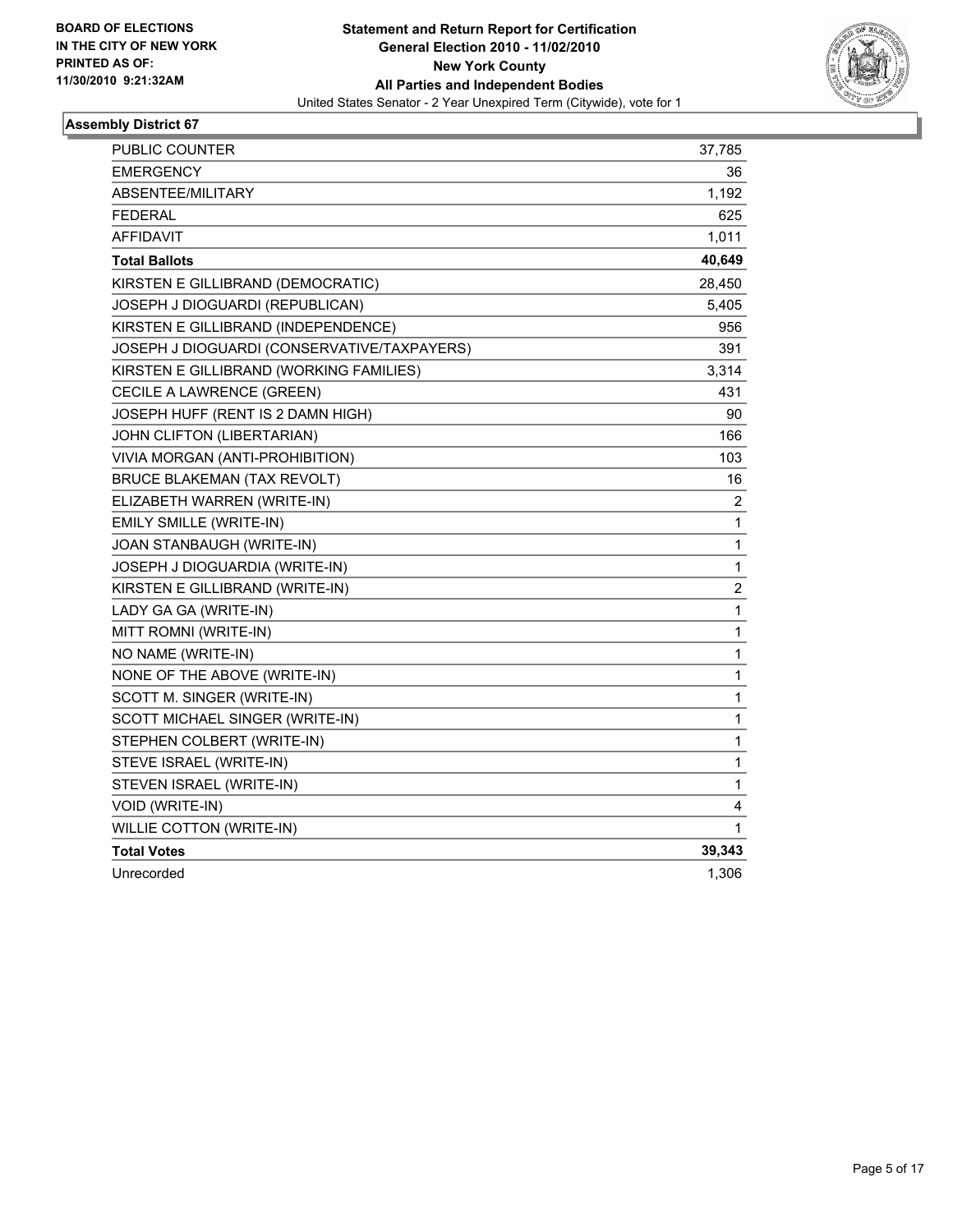

| <b>PUBLIC COUNTER</b>                       | 19,808 |
|---------------------------------------------|--------|
| <b>EMERGENCY</b>                            | 0      |
| ABSENTEE/MILITARY                           | 326    |
| <b>FEDERAL</b>                              | 74     |
| <b>AFFIDAVIT</b>                            | 619    |
| <b>Total Ballots</b>                        | 20,827 |
| KIRSTEN E GILLIBRAND (DEMOCRATIC)           | 15,627 |
| JOSEPH J DIOGUARDI (REPUBLICAN)             | 1,168  |
| KIRSTEN E GILLIBRAND (INDEPENDENCE)         | 320    |
| JOSEPH J DIOGUARDI (CONSERVATIVE/TAXPAYERS) | 139    |
| KIRSTEN E GILLIBRAND (WORKING FAMILIES)     | 868    |
| CECILE A LAWRENCE (GREEN)                   | 162    |
| JOSEPH HUFF (RENT IS 2 DAMN HIGH)           | 142    |
| JOHN CLIFTON (LIBERTARIAN)                  | 68     |
| VIVIA MORGAN (ANTI-PROHIBITION)             | 60     |
| <b>BRUCE BLAKEMAN (TAX REVOLT)</b>          | 22     |
| CAROLINE KENNEDY (WRITE-IN)                 | 1      |
| CAROLINE KENNEDY SCLOSSBERG (WRITE-IN)      | 1      |
| DENISE J BURGES (WRITE-IN)                  | 1      |
| KEITH WRIGHT (WRITE-IN)                     | 1      |
| KIRSTEN E GILLIBRAND (WRITE-IN)             | 1      |
| NO NAME (WRITE-IN)                          | 3      |
| NO ONE (WRITE-IN)                           | 1      |
| STEPHEN COLBERT (WRITE-IN)                  | 1      |
| VOID (WRITE-IN)                             | 6      |
| <b>Total Votes</b>                          | 18,592 |
| Unrecorded                                  | 2.235  |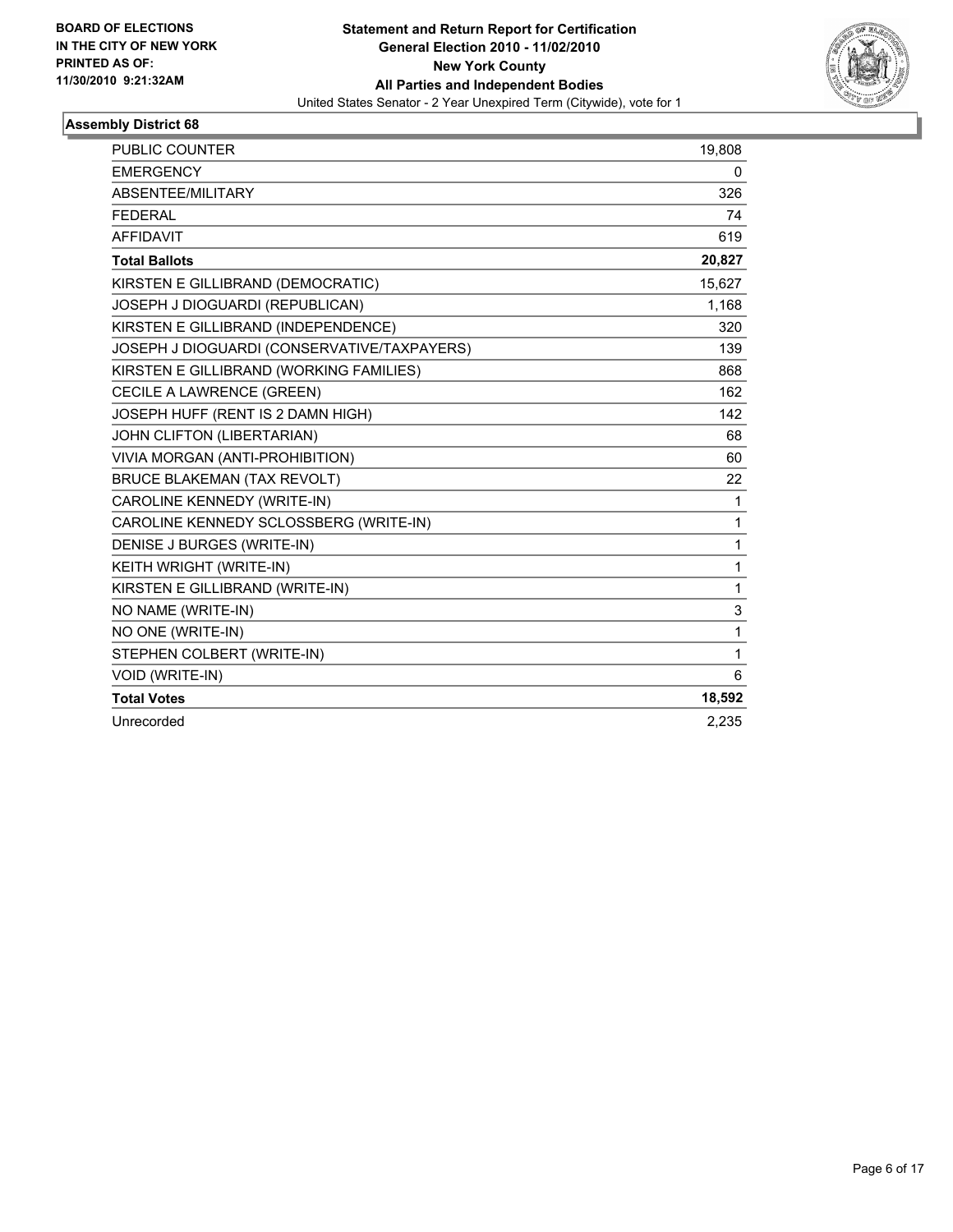

| <b>PUBLIC COUNTER</b>                       | 33,317 |
|---------------------------------------------|--------|
| <b>EMERGENCY</b>                            | 0      |
| ABSENTEE/MILITARY                           | 868    |
| <b>FEDERAL</b>                              | 468    |
| AFFIDAVIT                                   | 907    |
| <b>Total Ballots</b>                        | 35,560 |
| KIRSTEN E GILLIBRAND (DEMOCRATIC)           | 25,532 |
| JOSEPH J DIOGUARDI (REPUBLICAN)             | 2,388  |
| KIRSTEN E GILLIBRAND (INDEPENDENCE)         | 666    |
| JOSEPH J DIOGUARDI (CONSERVATIVE/TAXPAYERS) | 236    |
| KIRSTEN E GILLIBRAND (WORKING FAMILIES)     | 4,036  |
| CECILE A LAWRENCE (GREEN)                   | 533    |
| JOSEPH HUFF (RENT IS 2 DAMN HIGH)           | 174    |
| JOHN CLIFTON (LIBERTARIAN)                  | 99     |
| VIVIA MORGAN (ANTI-PROHIBITION)             | 111    |
| <b>BRUCE BLAKEMAN (TAX REVOLT)</b>          | 12     |
| ADZUG (WRITE-IN)                            | 1      |
| BARACK H. OBAMA (WRITE-IN)                  | 1      |
| BELLA ABZY (WRITE-IN)                       | 1      |
| BERNARD MADROFF (WRITE-IN)                  | 1      |
| BILL CLINTON (WRITE-IN)                     | 1      |
| CAROLYN KENNEDY (WRITE-IN)                  | 1      |
| CAROLYN MCCARTHY (WRITE-IN)                 | 1      |
| CECILE A LAWRENCE (WRITE-IN)                | 1      |
| DAVID MAL PASS (WRITE-IN)                   | 1      |
| <b>GEORGE MEZEI (WRITE-IN)</b>              | 1      |
| <b>GLEN COOLUB (WRITE-IN)</b>               | 1      |
| HILLARY CLINTON (WRITE-IN)                  | 1      |
| <b>JASON WHITING (WRITE-IN)</b>             | 1      |
| JERROLD L NADLER (WRITE-IN)                 | 1      |
| JILL FREEMA (WRITE-IN)                      | 1      |
| JIMMY MCMILLAN (WRITE-IN)                   | 1      |
| JOSEPH J DIOGUARDI (WRITE-IN)               | 1      |
| KIRSTEN E GILLIBRAND (WRITE-IN)             | 1      |
| MICHAEL BLOOMBERG (WRITE-IN)                | 1      |
| MURIEL ABLER (WRITE-IN)                     | 1      |
| NO NAME (WRITE-IN)                          | 2      |
| NONE (WRITE-IN)                             | 1      |
| NONE OF THE ABOVE (WRITE-IN)                | 1      |
| STUART SIMONS (WRITE-IN)                    | 1      |
| TRINA TSUKERMAN (WRITE-IN)                  | 1      |
| VINCENT BALOGIO (WRITE-IN)                  | 1      |
| VOID (WRITE-IN)                             | 3      |
| <b>Total Votes</b>                          | 33,817 |
| Unrecorded                                  | 1,743  |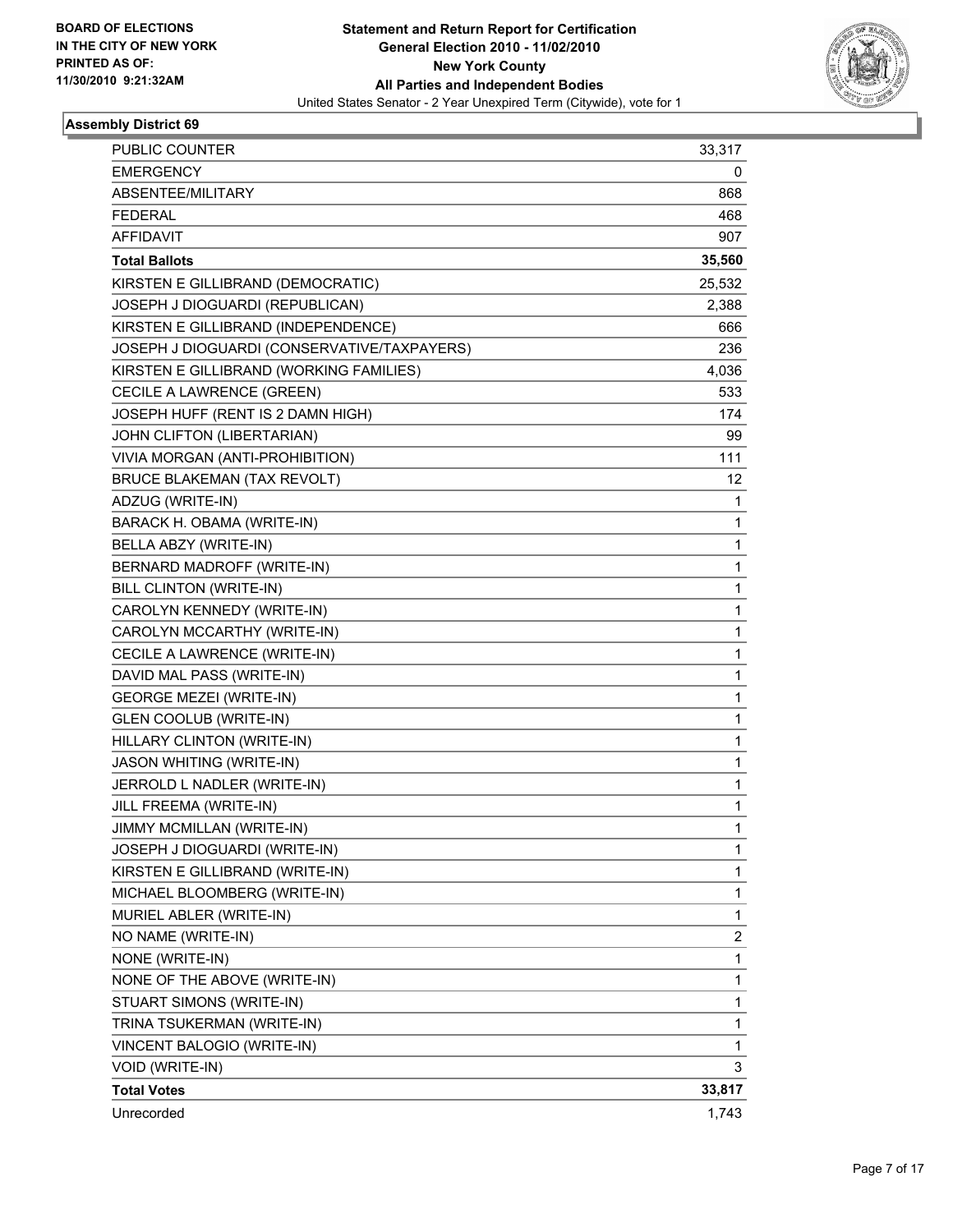

| <b>PUBLIC COUNTER</b>                       | 24,501         |
|---------------------------------------------|----------------|
| <b>EMERGENCY</b>                            | 2              |
| ABSENTEE/MILITARY                           | 356            |
| <b>FEDERAL</b>                              | 59             |
| <b>AFFIDAVIT</b>                            | 858            |
| <b>Total Ballots</b>                        | 25,776         |
| KIRSTEN E GILLIBRAND (DEMOCRATIC)           | 20,677         |
| JOSEPH J DIOGUARDI (REPUBLICAN)             | 590            |
| KIRSTEN E GILLIBRAND (INDEPENDENCE)         | 476            |
| JOSEPH J DIOGUARDI (CONSERVATIVE/TAXPAYERS) | 87             |
| KIRSTEN E GILLIBRAND (WORKING FAMILIES)     | 1,181          |
| CECILE A LAWRENCE (GREEN)                   | 271            |
| JOSEPH HUFF (RENT IS 2 DAMN HIGH)           | 216            |
| JOHN CLIFTON (LIBERTARIAN)                  | 58             |
| VIVIA MORGAN (ANTI-PROHIBITION)             | 86             |
| <b>BRUCE BLAKEMAN (TAX REVOLT)</b>          | 11             |
| BILL CLINTON (WRITE-IN)                     | 1              |
| CRAIG SCHUPY (WRITE-IN)                     | 1              |
| FREE PALESTINE (WRITE-IN)                   | 1              |
| JAIME CASSAVECHIA (WRITE-IN)                | $\mathbf{1}$   |
| KIRSTEN E GILLIBRAND (WRITE-IN)             | $\mathbf{1}$   |
| MONICA ANUSA (WRITE-IN)                     | 1              |
| NO NAME (WRITE-IN)                          | 3              |
| NO ONE (WRITE-IN)                           | $\overline{2}$ |
| RASHA POLK (WRITE-IN)                       | $\mathbf{1}$   |
| VOID (WRITE-IN)                             | 3              |
| <b>Total Votes</b>                          | 23,668         |
| Unrecorded                                  | 2,108          |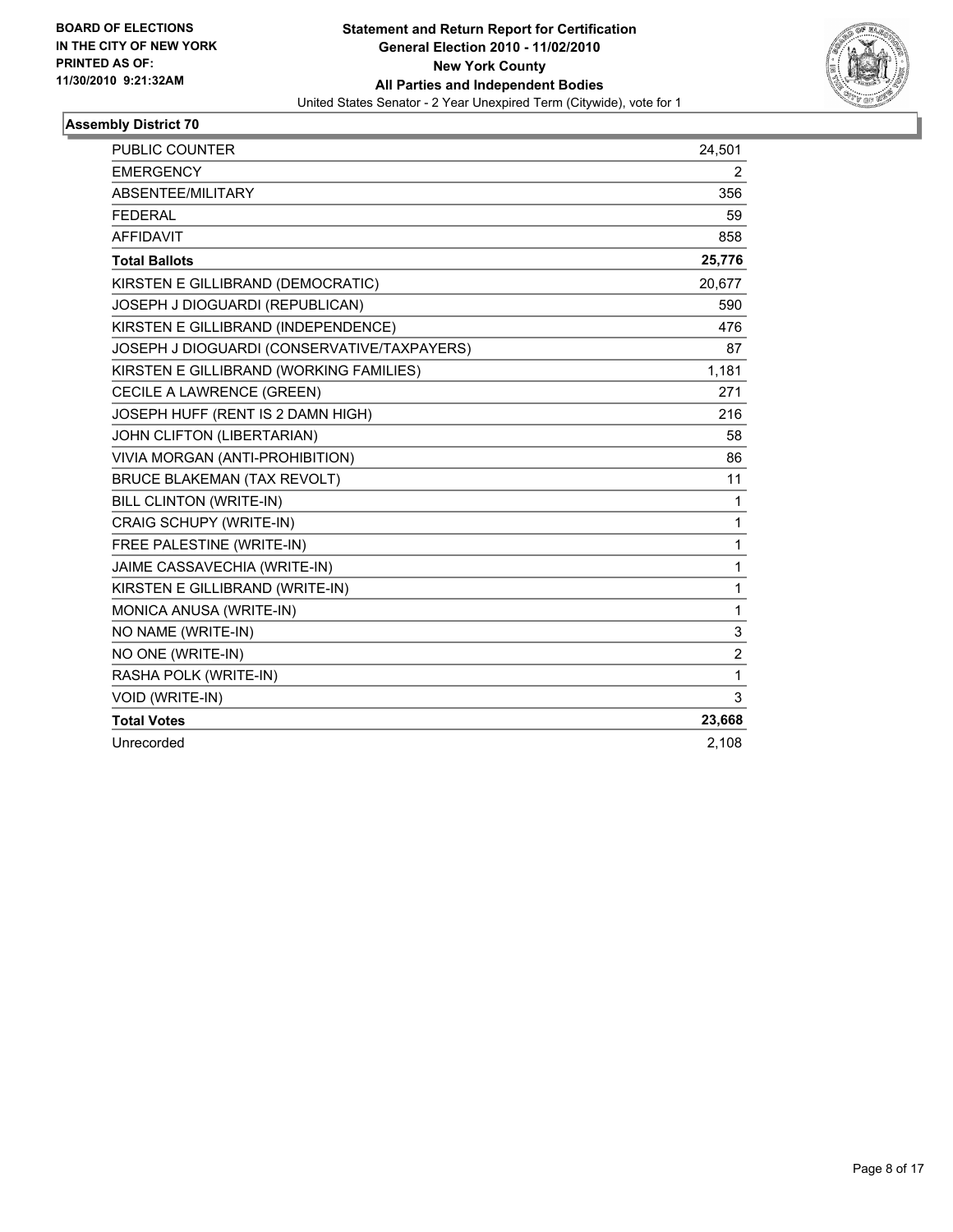

| PUBLIC COUNTER                              | 24,164                  |
|---------------------------------------------|-------------------------|
| <b>EMERGENCY</b>                            | 0                       |
| ABSENTEE/MILITARY                           | 392                     |
| <b>FEDERAL</b>                              | 155                     |
| <b>AFFIDAVIT</b>                            | 661                     |
| <b>Total Ballots</b>                        | 25,372                  |
| KIRSTEN E GILLIBRAND (DEMOCRATIC)           | 18,788                  |
| JOSEPH J DIOGUARDI (REPUBLICAN)             | 1,547                   |
| KIRSTEN E GILLIBRAND (INDEPENDENCE)         | 444                     |
| JOSEPH J DIOGUARDI (CONSERVATIVE/TAXPAYERS) | 186                     |
| KIRSTEN E GILLIBRAND (WORKING FAMILIES)     | 1,854                   |
| CECILE A LAWRENCE (GREEN)                   | 292                     |
| JOSEPH HUFF (RENT IS 2 DAMN HIGH)           | 152                     |
| JOHN CLIFTON (LIBERTARIAN)                  | 78                      |
| VIVIA MORGAN (ANTI-PROHIBITION)             | 63                      |
| <b>BRUCE BLAKEMAN (TAX REVOLT)</b>          | 8                       |
| CHARLES BARRON (WRITE-IN)                   | $\mathbf{1}$            |
| CHARLI KEMP (WRITE-IN)                      | 1                       |
| DUDA (WRITE-IN)                             | 1                       |
| JOHN LUI (WRITE-IN)                         | 1                       |
| JONATHAN TASINI (WRITE-IN)                  | $\overline{\mathbf{c}}$ |
| KIRSTEN E GILLIBRAND (WRITE-IN)             | 1                       |
| MELVIN BALDWIN (WRITE-IN)                   | 1                       |
| PAUL YEE (WRITE-IN)                         | 1                       |
| RUTH RDOIRETT (WRITE-IN)                    | 1                       |
| TONY AVELA (WRITE-IN)                       | $\overline{2}$          |
| VOID (WRITE-IN)                             | 7                       |
| WILLIE COTTEN (WRITE-IN)                    | 1                       |
| <b>WILLIE COTTON (WRITE-IN)</b>             | 1                       |
| ZACHARY MORGEUSEN (WRITE-IN)                | 1                       |
| <b>Total Votes</b>                          | 23,434                  |
| Unrecorded                                  | 1,938                   |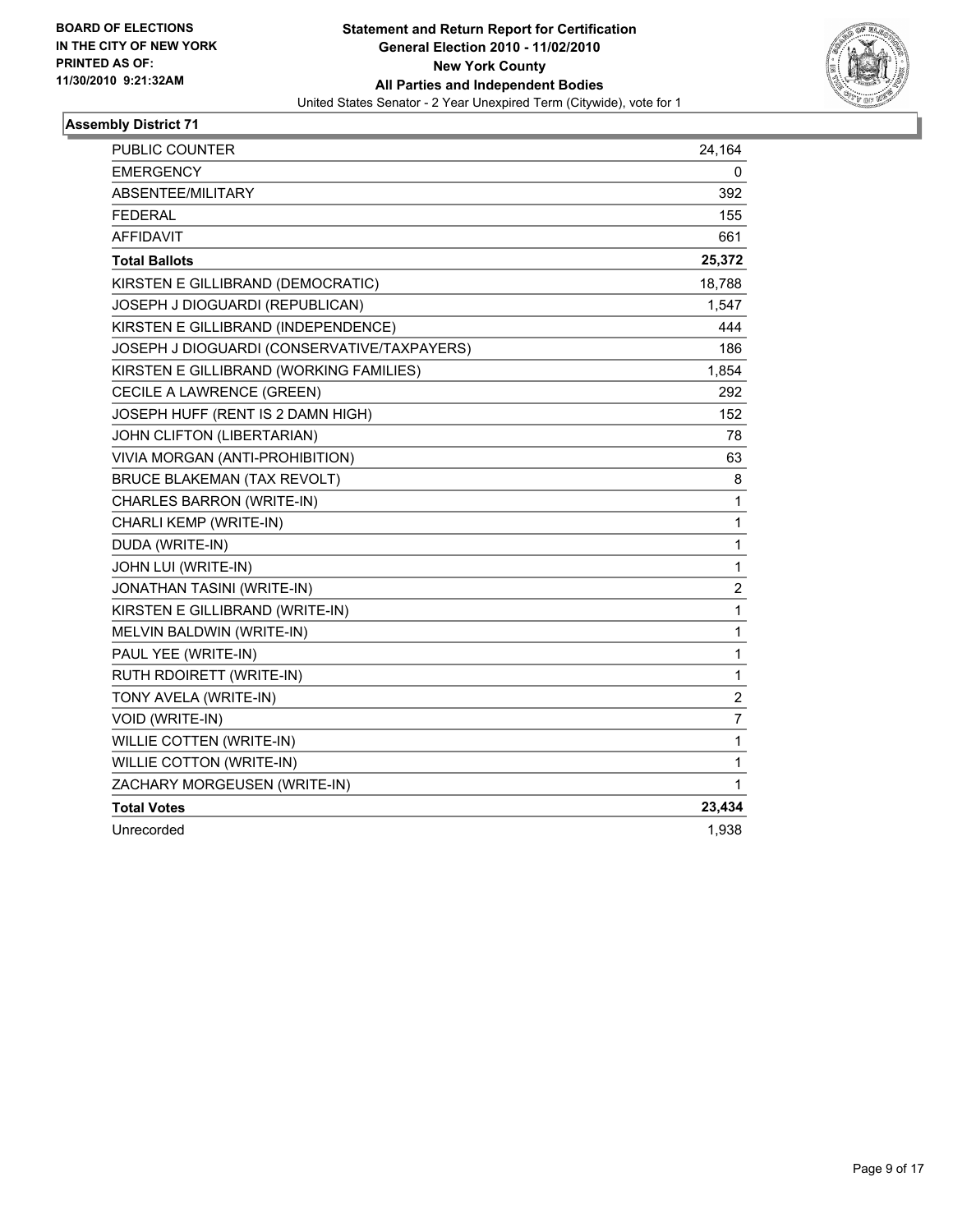

| <b>PUBLIC COUNTER</b>                       | 17,354 |
|---------------------------------------------|--------|
| <b>EMERGENCY</b>                            | 0      |
| <b>ABSENTEE/MILITARY</b>                    | 155    |
| <b>FEDERAL</b>                              | 126    |
| <b>AFFIDAVIT</b>                            | 393    |
| <b>Total Ballots</b>                        | 18,028 |
| KIRSTEN E GILLIBRAND (DEMOCRATIC)           | 13,132 |
| JOSEPH J DIOGUARDI (REPUBLICAN)             | 959    |
| KIRSTEN E GILLIBRAND (INDEPENDENCE)         | 231    |
| JOSEPH J DIOGUARDI (CONSERVATIVE/TAXPAYERS) | 107    |
| KIRSTEN E GILLIBRAND (WORKING FAMILIES)     | 1,095  |
| CECILE A LAWRENCE (GREEN)                   | 148    |
| JOSEPH HUFF (RENT IS 2 DAMN HIGH)           | 68     |
| JOHN CLIFTON (LIBERTARIAN)                  | 72     |
| VIVIA MORGAN (ANTI-PROHIBITION)             | 39     |
| <b>BRUCE BLAKEMAN (TAX REVOLT)</b>          | 6      |
| JOSEPH J DIOGUARDI (WRITE-IN)               | 1      |
| NONE (WRITE-IN)                             | 3      |
| VOID (WRITE-IN)                             | 2      |
| <b>Total Votes</b>                          | 15,863 |
| Unrecorded                                  | 2,165  |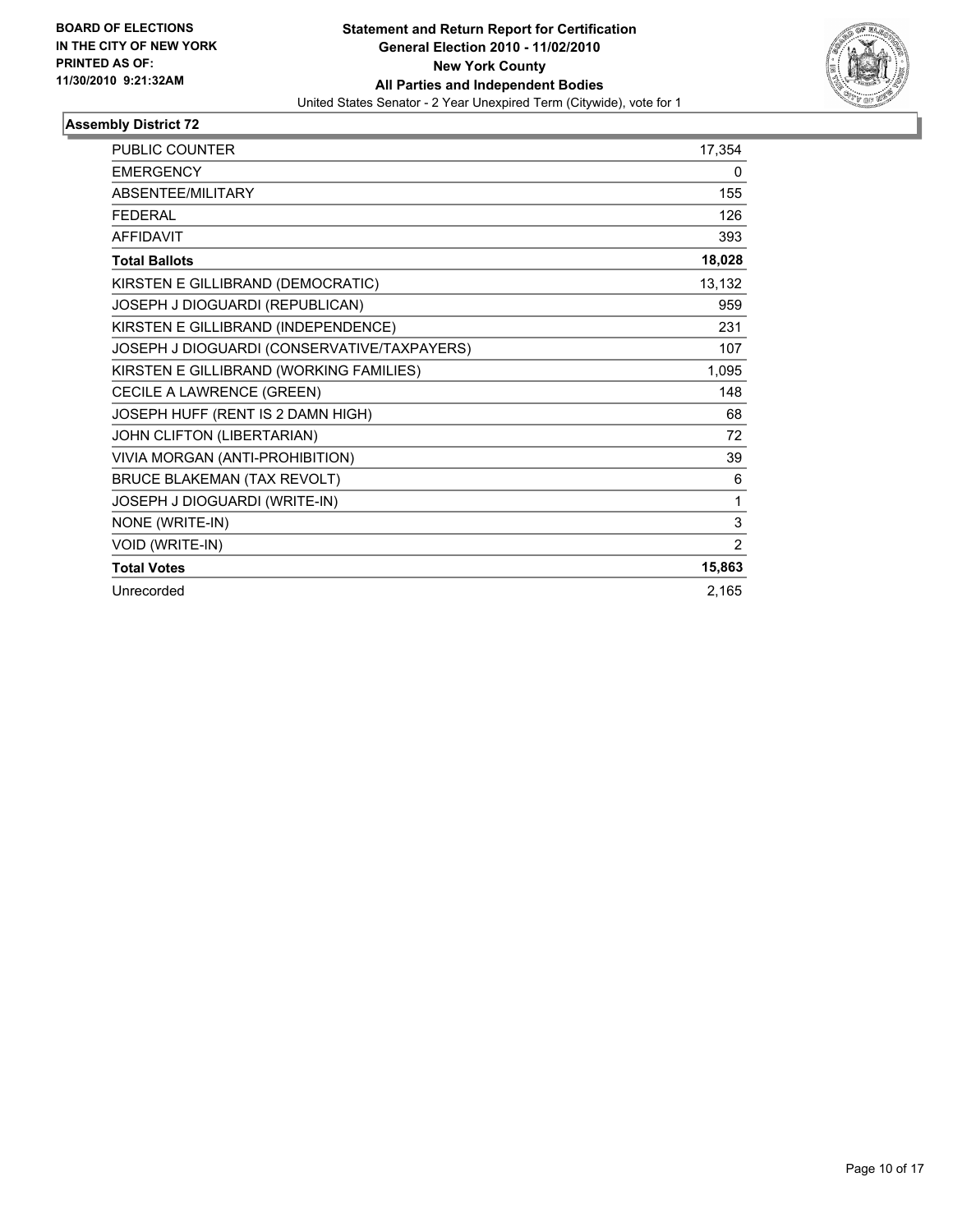

| PUBLIC COUNTER                              | 35,643           |
|---------------------------------------------|------------------|
| <b>EMERGENCY</b>                            | 0                |
| ABSENTEE/MILITARY                           | 1,456            |
| <b>FEDERAL</b>                              | 667              |
| <b>AFFIDAVIT</b>                            | 750              |
| <b>Total Ballots</b>                        | 38,516           |
| KIRSTEN E GILLIBRAND (DEMOCRATIC)           | 23,813           |
| JOSEPH J DIOGUARDI (REPUBLICAN)             | 10,118           |
| KIRSTEN E GILLIBRAND (INDEPENDENCE)         | 1,230            |
| JOSEPH J DIOGUARDI (CONSERVATIVE/TAXPAYERS) | 581              |
| KIRSTEN E GILLIBRAND (WORKING FAMILIES)     | 1,022            |
| CECILE A LAWRENCE (GREEN)                   | 247              |
| JOSEPH HUFF (RENT IS 2 DAMN HIGH)           | 66               |
| JOHN CLIFTON (LIBERTARIAN)                  | 130              |
| VIVIA MORGAN (ANTI-PROHIBITION)             | 56               |
| <b>BRUCE BLAKEMAN (TAX REVOLT)</b>          | 20               |
| ADAM HODA (WRITE-IN)                        | 1                |
| BILL CLINTON (WRITE-IN)                     | $\mathbf{1}$     |
| CAROLYN B. MALONEY (WRITE-IN)               | $\boldsymbol{2}$ |
| DONALD P. MUGNIHAN (WRITE-IN)               | $\overline{2}$   |
| <b>GRACE MENG (WRITE-IN)</b>                | 1                |
| JOSEPH J DIOGUARDI (WRITE-IN)               | $\mathbf{1}$     |
| JOSEPH J DIOGUARDIA (WRITE-IN)              | 1                |
| JOSEPH J. DIOGUARDIA (WRITE-IN)             | 1                |
| KIRSTEN E GILLIBRAND (WRITE-IN)             | 8                |
| NANCY L. SANBORN (WRITE-IN)                 | 1                |
| NONE (WRITE-IN)                             | 2                |
| NONE OF THE ABOVE (WRITE-IN)                | 1                |
| RYAN E. HOFFMAN (WRITE-IN)                  | 1                |
| VOID (WRITE-IN)                             | 12               |
| <b>Total Votes</b>                          | 37,318           |
| Unrecorded                                  | 1,198            |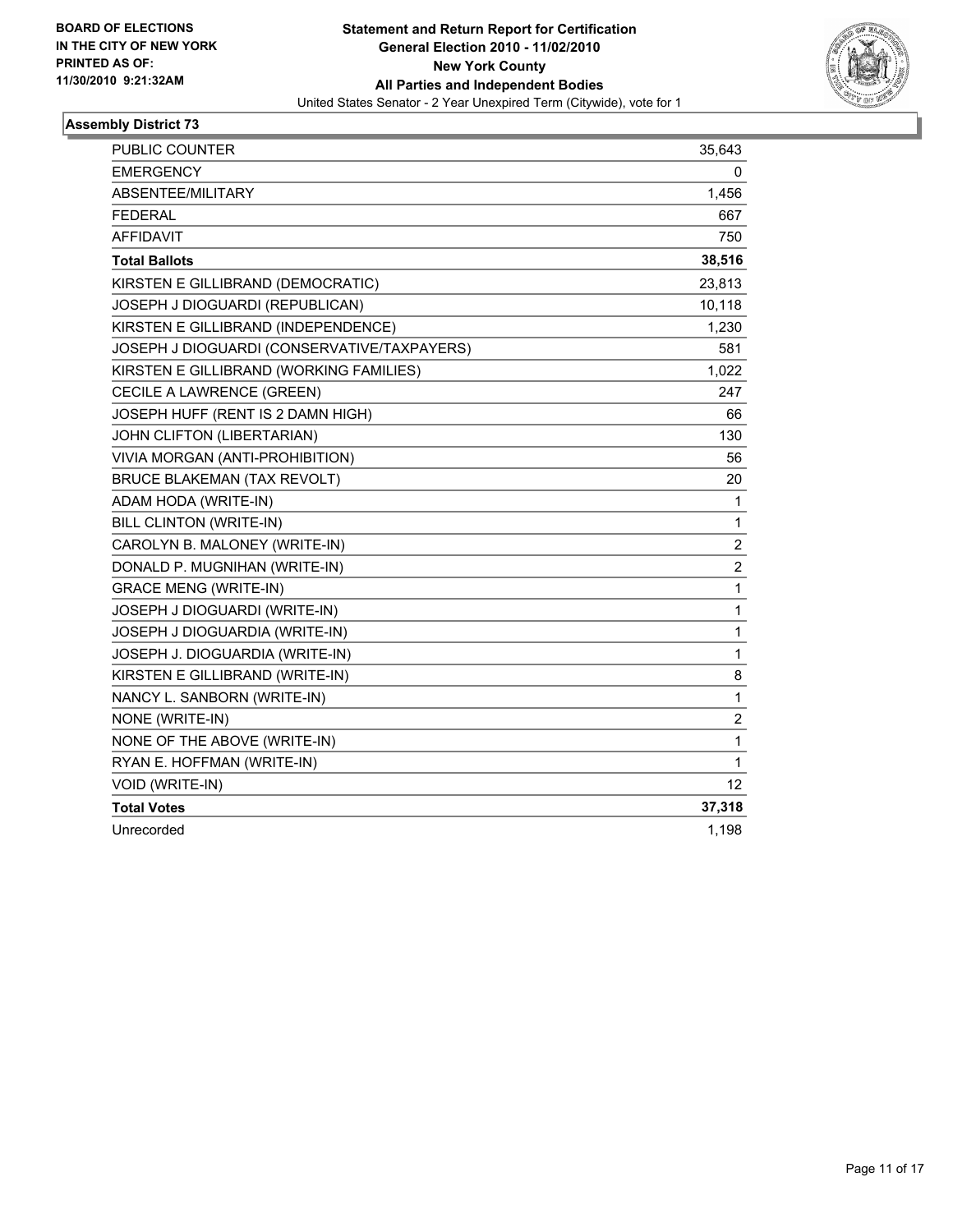

| PUBLIC COUNTER                              | 29,080         |
|---------------------------------------------|----------------|
| <b>EMERGENCY</b>                            | 0              |
| ABSENTEE/MILITARY                           | 709            |
| FEDERAL                                     | 357            |
| <b>AFFIDAVIT</b>                            | 772            |
| <b>Total Ballots</b>                        | 30,918         |
| KIRSTEN E GILLIBRAND (DEMOCRATIC)           | 20,686         |
| JOSEPH J DIOGUARDI (REPUBLICAN)             | 4,149          |
| KIRSTEN E GILLIBRAND (INDEPENDENCE)         | 740            |
| JOSEPH J DIOGUARDI (CONSERVATIVE/TAXPAYERS) | 433            |
| KIRSTEN E GILLIBRAND (WORKING FAMILIES)     | 2,681          |
| CECILE A LAWRENCE (GREEN)                   | 386            |
| JOSEPH HUFF (RENT IS 2 DAMN HIGH)           | 143            |
| JOHN CLIFTON (LIBERTARIAN)                  | 124            |
| VIVIA MORGAN (ANTI-PROHIBITION)             | 107            |
| <b>BRUCE BLAKEMAN (TAX REVOLT)</b>          | 23             |
| <b>BILL PERKINS (WRITE-IN)</b>              | 1              |
| CAROLINE KENNEDY (WRITE-IN)                 | 2              |
| CAROLYN KENNEDY (WRITE-IN)                  | 1              |
| CLAUDE WINFIELD (WRITE-IN)                  | 1              |
| DAVID MALPASS (WRITE-IN)                    | 1              |
| <b>GLORIA STEINEN (WRITE-IN)</b>            | 1              |
| HIS HOLINESS THE DALILAMA (WRITE-IN)        | 1              |
| KIRSTEN E GILLIBRAND (WRITE-IN)             | 3              |
| LEONARD VAISMAN (WRITE-IN)                  | $\mathbf{1}$   |
| MURRAY HILL (WRITE-IN)                      | 1              |
| NO NAME (WRITE-IN)                          | 6              |
| NONE OF THE ABOVE (WRITE-IN)                | $\mathbf 1$    |
| STEVEN A KING (WRITE-IN)                    | $\overline{2}$ |
| VOID (WRITE-IN)                             | 3              |
| <b>WILLIE COTTON (WRITE-IN)</b>             | 3              |
| <b>Total Votes</b>                          | 29,500         |
| Unrecorded                                  | 1,418          |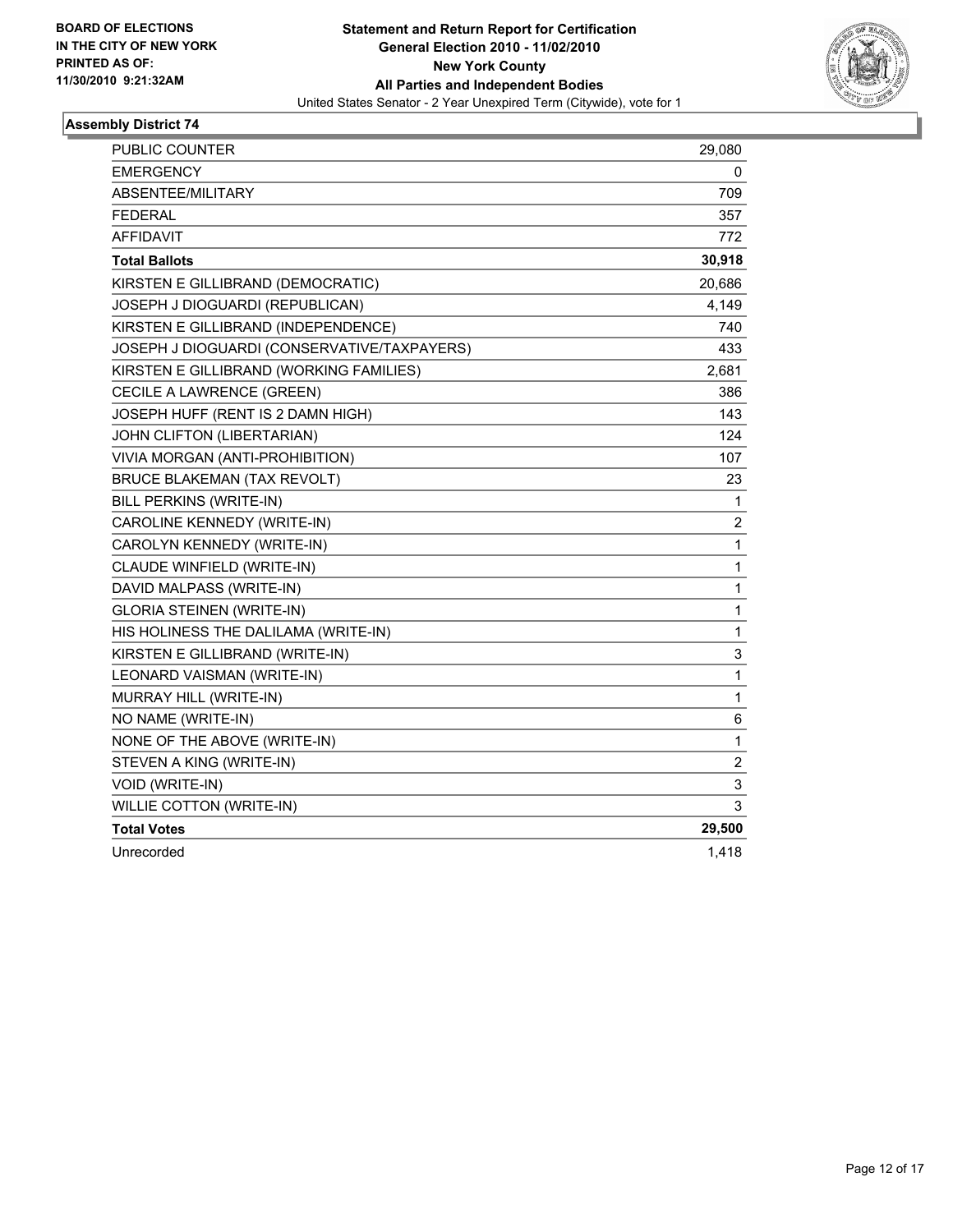

| <b>PUBLIC COUNTER</b>                       | 32,976         |
|---------------------------------------------|----------------|
| <b>EMERGENCY</b>                            | 75             |
| ABSENTEE/MILITARY                           | 1,066          |
| <b>FEDERAL</b>                              | 562            |
| <b>AFFIDAVIT</b>                            | 911            |
| <b>Total Ballots</b>                        | 35,590         |
| KIRSTEN E GILLIBRAND (DEMOCRATIC)           | 24,324         |
| JOSEPH J DIOGUARDI (REPUBLICAN)             | 5,023          |
| KIRSTEN E GILLIBRAND (INDEPENDENCE)         | 910            |
| JOSEPH J DIOGUARDI (CONSERVATIVE/TAXPAYERS) | 403            |
| KIRSTEN E GILLIBRAND (WORKING FAMILIES)     | 2,920          |
| CECILE A LAWRENCE (GREEN)                   | 423            |
| JOSEPH HUFF (RENT IS 2 DAMN HIGH)           | 103            |
| JOHN CLIFTON (LIBERTARIAN)                  | 161            |
| VIVIA MORGAN (ANTI-PROHIBITION)             | 108            |
| <b>BRUCE BLAKEMAN (TAX REVOLT)</b>          | 17             |
| ALHELI MONTANO (WRITE-IN)                   | 1              |
| AMY FALKERSTEN (WRITE-IN)                   | 1              |
| AMY SHEIN (WRITE-IN)                        | 1              |
| C VIRGINIA FEILDS (WRITE-IN)                | 1              |
| CHUCK ZLATKIN (WRITE-IN)                    | 1              |
| DAVID PATERSON (WRITE-IN)                   | 1              |
| ELIZABETH WARREN (WRITE-IN)                 | 1              |
| JEHALD MILLER (WRITE-IN)                    | 1              |
| KIRSTEN E GILLIBRAND (WRITE-IN)             | 3              |
| LARRY MONTY (WRITE-IN)                      | 1              |
| NO NAME (WRITE-IN)                          | 3              |
| NONE (WRITE-IN)                             | 2              |
| RITA WALTON (WRITE-IN)                      | 1              |
| TED SORENSEN (WRITE-IN)                     | 1              |
| VOID (WRITE-IN)                             | $\overline{2}$ |
| <b>Total Votes</b>                          | 34,413         |
| Unrecorded                                  | 1,177          |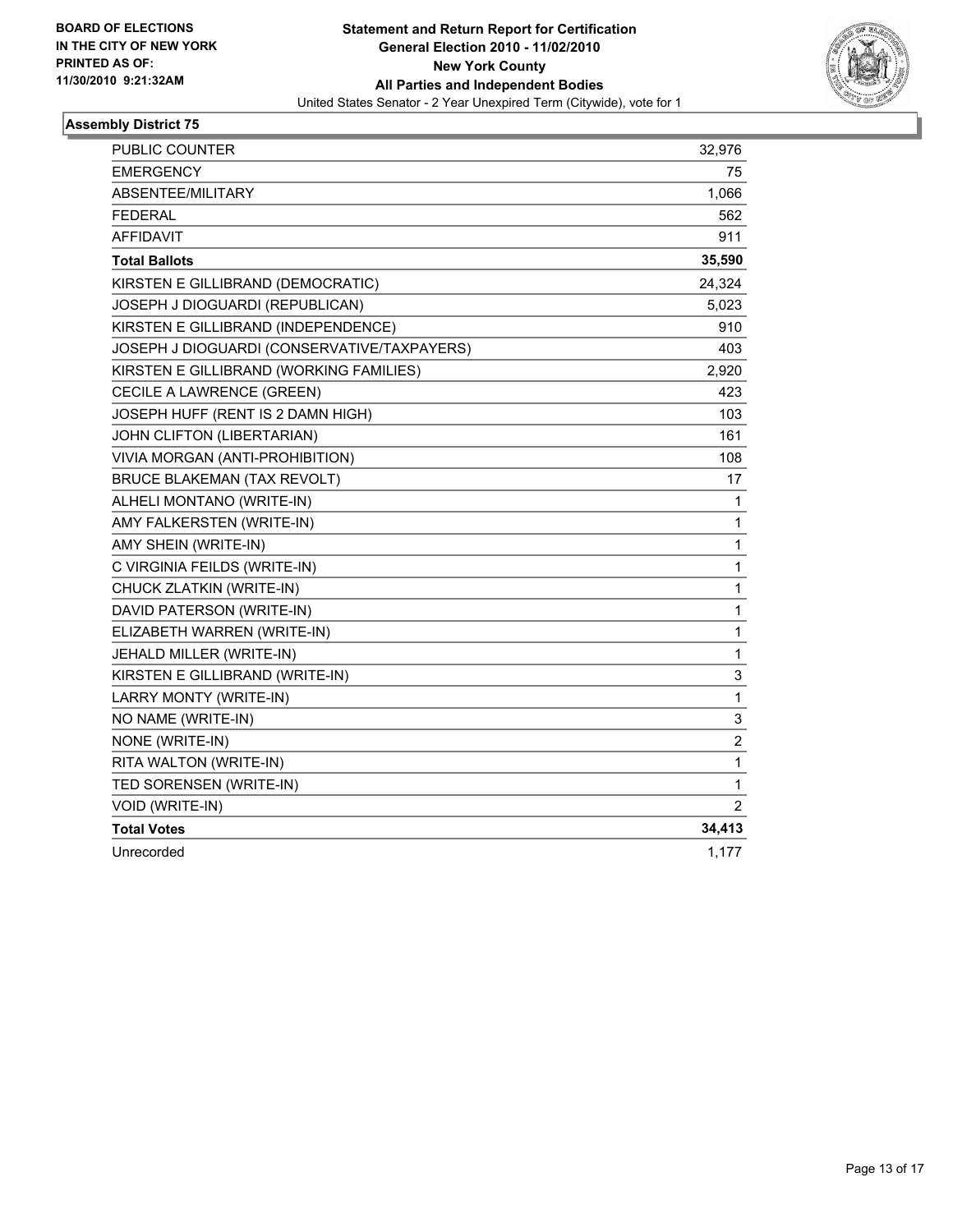

#### **Total for United States Senator - 2 Year Unexpired Term (Citywide) - New York County**

| PUBLIC COUNTER                              | 341,235               |
|---------------------------------------------|-----------------------|
| <b>EMERGENCY</b>                            | 120                   |
| ABSENTEE/MILITARY                           | 9,115                 |
| <b>FEDERAL</b>                              | 4,542                 |
| <b>AFFIDAVIT</b>                            | 9,607                 |
| <b>Total Ballots</b>                        | 364,619               |
| KIRSTEN E GILLIBRAND (DEMOCRATIC)           | 253,483               |
| JOSEPH J DIOGUARDI (REPUBLICAN)             | 46,036                |
| KIRSTEN E GILLIBRAND (INDEPENDENCE)         | 8,249                 |
| JOSEPH J DIOGUARDI (CONSERVATIVE/TAXPAYERS) | 3,758                 |
| KIRSTEN E GILLIBRAND (WORKING FAMILIES)     | 26,017                |
| CECILE A LAWRENCE (GREEN)                   | 3,966                 |
| JOSEPH HUFF (RENT IS 2 DAMN HIGH)           | 1,456                 |
| JOHN CLIFTON (LIBERTARIAN)                  | 1,328                 |
| VIVIA MORGAN (ANTI-PROHIBITION)             | 991                   |
| BRUCE BLAKEMAN (TAX REVOLT)                 | 182                   |
| ADAM HODA (WRITE-IN)                        | 1                     |
| ADZUG (WRITE-IN)                            | 1                     |
| ALHELI MONTANO (WRITE-IN)                   | 1                     |
| AMY FALKERSTEN (WRITE-IN)                   | 1                     |
| AMY SHEIN (WRITE-IN)                        | 1                     |
| AREIL ALTER CONFNO (WRITE-IN)               | 1                     |
| ASLTER SENOR (WRITE-IN)                     | 1                     |
| BARACK H. OBAMA (WRITE-IN)                  | 1                     |
| BELLA ABZY (WRITE-IN)                       | 1                     |
| BERNARD MADROFF (WRITE-IN)                  | 1                     |
| BILL CLINTON (WRITE-IN)                     | 3                     |
| BILL PERKINS (WRITE-IN)                     | 1                     |
| C VIRGINIA FEILDS (WRITE-IN)                | 1                     |
| CAROLINE KENNEDY (WRITE-IN)                 | 7                     |
| CAROLINE KENNEDY SCLOSSBERG (WRITE-IN)      | 1                     |
| CAROLINE MCCARTHY (WRITE-IN)                | $\mathbf{1}$          |
| CAROLYN B. MALONEY (WRITE-IN)               | 2                     |
| CAROLYN KENNEDY (WRITE-IN)                  | $\mathbf{2}^{\prime}$ |
| CAROLYN MCCARTHY (WRITE-IN)                 | 1                     |
| CECILE A LAWRENCE (WRITE-IN)                | 1                     |
| CHARLES BARRON (WRITE-IN)                   | 1                     |
| CHARLI KEMP (WRITE-IN)                      | 1                     |
| CHUCK ZLATKIN (WRITE-IN)                    | 1                     |
| CLAUDE WINFIELD (WRITE-IN)                  | 1                     |
| CLINTON (WRITE-IN)                          | 1                     |
| CRAIG SCHUPY (WRITE-IN)                     | 1                     |
| DAVID MAL PASS (WRITE-IN)                   | 1                     |
| DAVID MALPASS (WRITE-IN)                    | 2                     |
| DAVID PATERSON (WRITE-IN)                   | 1                     |
| DENISE J BURGES (WRITE-IN)                  | 1                     |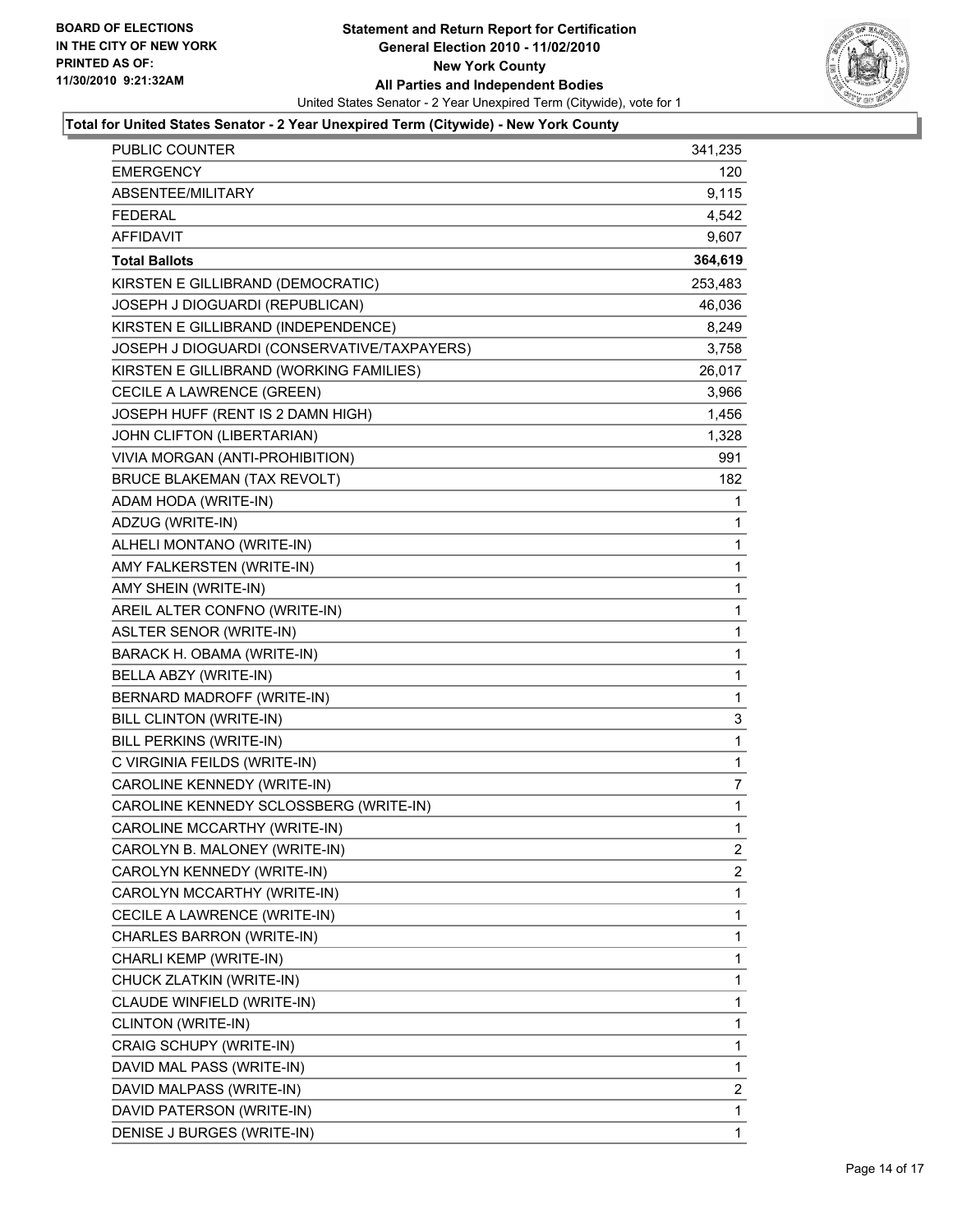

#### **Total for United States Senator - 2 Year Unexpired Term (Citywide) - New York County**

| DEREK JETER (WRITE-IN) | 1                                                                                                                                                                                                                                                                                                                                                                                                                                                                                                                                                                                                                                                                                                                                                                                                                                                                                                                                                                                                                                                                                                                                                                                                                                                                                                                                                                                                  |
|------------------------|----------------------------------------------------------------------------------------------------------------------------------------------------------------------------------------------------------------------------------------------------------------------------------------------------------------------------------------------------------------------------------------------------------------------------------------------------------------------------------------------------------------------------------------------------------------------------------------------------------------------------------------------------------------------------------------------------------------------------------------------------------------------------------------------------------------------------------------------------------------------------------------------------------------------------------------------------------------------------------------------------------------------------------------------------------------------------------------------------------------------------------------------------------------------------------------------------------------------------------------------------------------------------------------------------------------------------------------------------------------------------------------------------|
|                        | 2                                                                                                                                                                                                                                                                                                                                                                                                                                                                                                                                                                                                                                                                                                                                                                                                                                                                                                                                                                                                                                                                                                                                                                                                                                                                                                                                                                                                  |
|                        | 1                                                                                                                                                                                                                                                                                                                                                                                                                                                                                                                                                                                                                                                                                                                                                                                                                                                                                                                                                                                                                                                                                                                                                                                                                                                                                                                                                                                                  |
|                        | 1                                                                                                                                                                                                                                                                                                                                                                                                                                                                                                                                                                                                                                                                                                                                                                                                                                                                                                                                                                                                                                                                                                                                                                                                                                                                                                                                                                                                  |
|                        | 1                                                                                                                                                                                                                                                                                                                                                                                                                                                                                                                                                                                                                                                                                                                                                                                                                                                                                                                                                                                                                                                                                                                                                                                                                                                                                                                                                                                                  |
|                        | 3                                                                                                                                                                                                                                                                                                                                                                                                                                                                                                                                                                                                                                                                                                                                                                                                                                                                                                                                                                                                                                                                                                                                                                                                                                                                                                                                                                                                  |
|                        | 1                                                                                                                                                                                                                                                                                                                                                                                                                                                                                                                                                                                                                                                                                                                                                                                                                                                                                                                                                                                                                                                                                                                                                                                                                                                                                                                                                                                                  |
|                        | 1                                                                                                                                                                                                                                                                                                                                                                                                                                                                                                                                                                                                                                                                                                                                                                                                                                                                                                                                                                                                                                                                                                                                                                                                                                                                                                                                                                                                  |
|                        | 1                                                                                                                                                                                                                                                                                                                                                                                                                                                                                                                                                                                                                                                                                                                                                                                                                                                                                                                                                                                                                                                                                                                                                                                                                                                                                                                                                                                                  |
|                        | 1                                                                                                                                                                                                                                                                                                                                                                                                                                                                                                                                                                                                                                                                                                                                                                                                                                                                                                                                                                                                                                                                                                                                                                                                                                                                                                                                                                                                  |
|                        | 1                                                                                                                                                                                                                                                                                                                                                                                                                                                                                                                                                                                                                                                                                                                                                                                                                                                                                                                                                                                                                                                                                                                                                                                                                                                                                                                                                                                                  |
|                        | 1                                                                                                                                                                                                                                                                                                                                                                                                                                                                                                                                                                                                                                                                                                                                                                                                                                                                                                                                                                                                                                                                                                                                                                                                                                                                                                                                                                                                  |
|                        | 1                                                                                                                                                                                                                                                                                                                                                                                                                                                                                                                                                                                                                                                                                                                                                                                                                                                                                                                                                                                                                                                                                                                                                                                                                                                                                                                                                                                                  |
|                        | 1                                                                                                                                                                                                                                                                                                                                                                                                                                                                                                                                                                                                                                                                                                                                                                                                                                                                                                                                                                                                                                                                                                                                                                                                                                                                                                                                                                                                  |
|                        | 1                                                                                                                                                                                                                                                                                                                                                                                                                                                                                                                                                                                                                                                                                                                                                                                                                                                                                                                                                                                                                                                                                                                                                                                                                                                                                                                                                                                                  |
|                        | 1                                                                                                                                                                                                                                                                                                                                                                                                                                                                                                                                                                                                                                                                                                                                                                                                                                                                                                                                                                                                                                                                                                                                                                                                                                                                                                                                                                                                  |
|                        | 1                                                                                                                                                                                                                                                                                                                                                                                                                                                                                                                                                                                                                                                                                                                                                                                                                                                                                                                                                                                                                                                                                                                                                                                                                                                                                                                                                                                                  |
|                        | 1                                                                                                                                                                                                                                                                                                                                                                                                                                                                                                                                                                                                                                                                                                                                                                                                                                                                                                                                                                                                                                                                                                                                                                                                                                                                                                                                                                                                  |
|                        | 2                                                                                                                                                                                                                                                                                                                                                                                                                                                                                                                                                                                                                                                                                                                                                                                                                                                                                                                                                                                                                                                                                                                                                                                                                                                                                                                                                                                                  |
|                        | 1                                                                                                                                                                                                                                                                                                                                                                                                                                                                                                                                                                                                                                                                                                                                                                                                                                                                                                                                                                                                                                                                                                                                                                                                                                                                                                                                                                                                  |
|                        | 1                                                                                                                                                                                                                                                                                                                                                                                                                                                                                                                                                                                                                                                                                                                                                                                                                                                                                                                                                                                                                                                                                                                                                                                                                                                                                                                                                                                                  |
|                        | 1                                                                                                                                                                                                                                                                                                                                                                                                                                                                                                                                                                                                                                                                                                                                                                                                                                                                                                                                                                                                                                                                                                                                                                                                                                                                                                                                                                                                  |
|                        | 1                                                                                                                                                                                                                                                                                                                                                                                                                                                                                                                                                                                                                                                                                                                                                                                                                                                                                                                                                                                                                                                                                                                                                                                                                                                                                                                                                                                                  |
|                        | 1                                                                                                                                                                                                                                                                                                                                                                                                                                                                                                                                                                                                                                                                                                                                                                                                                                                                                                                                                                                                                                                                                                                                                                                                                                                                                                                                                                                                  |
|                        | 1                                                                                                                                                                                                                                                                                                                                                                                                                                                                                                                                                                                                                                                                                                                                                                                                                                                                                                                                                                                                                                                                                                                                                                                                                                                                                                                                                                                                  |
|                        | $\mathbf{2}$                                                                                                                                                                                                                                                                                                                                                                                                                                                                                                                                                                                                                                                                                                                                                                                                                                                                                                                                                                                                                                                                                                                                                                                                                                                                                                                                                                                       |
|                        | 1                                                                                                                                                                                                                                                                                                                                                                                                                                                                                                                                                                                                                                                                                                                                                                                                                                                                                                                                                                                                                                                                                                                                                                                                                                                                                                                                                                                                  |
|                        | 1                                                                                                                                                                                                                                                                                                                                                                                                                                                                                                                                                                                                                                                                                                                                                                                                                                                                                                                                                                                                                                                                                                                                                                                                                                                                                                                                                                                                  |
|                        | 1                                                                                                                                                                                                                                                                                                                                                                                                                                                                                                                                                                                                                                                                                                                                                                                                                                                                                                                                                                                                                                                                                                                                                                                                                                                                                                                                                                                                  |
|                        | 1                                                                                                                                                                                                                                                                                                                                                                                                                                                                                                                                                                                                                                                                                                                                                                                                                                                                                                                                                                                                                                                                                                                                                                                                                                                                                                                                                                                                  |
|                        | 2                                                                                                                                                                                                                                                                                                                                                                                                                                                                                                                                                                                                                                                                                                                                                                                                                                                                                                                                                                                                                                                                                                                                                                                                                                                                                                                                                                                                  |
|                        | 3                                                                                                                                                                                                                                                                                                                                                                                                                                                                                                                                                                                                                                                                                                                                                                                                                                                                                                                                                                                                                                                                                                                                                                                                                                                                                                                                                                                                  |
|                        | 3                                                                                                                                                                                                                                                                                                                                                                                                                                                                                                                                                                                                                                                                                                                                                                                                                                                                                                                                                                                                                                                                                                                                                                                                                                                                                                                                                                                                  |
|                        | 1                                                                                                                                                                                                                                                                                                                                                                                                                                                                                                                                                                                                                                                                                                                                                                                                                                                                                                                                                                                                                                                                                                                                                                                                                                                                                                                                                                                                  |
|                        | $\mathbf{1}$                                                                                                                                                                                                                                                                                                                                                                                                                                                                                                                                                                                                                                                                                                                                                                                                                                                                                                                                                                                                                                                                                                                                                                                                                                                                                                                                                                                       |
|                        | 1                                                                                                                                                                                                                                                                                                                                                                                                                                                                                                                                                                                                                                                                                                                                                                                                                                                                                                                                                                                                                                                                                                                                                                                                                                                                                                                                                                                                  |
|                        | 3                                                                                                                                                                                                                                                                                                                                                                                                                                                                                                                                                                                                                                                                                                                                                                                                                                                                                                                                                                                                                                                                                                                                                                                                                                                                                                                                                                                                  |
|                        | 1                                                                                                                                                                                                                                                                                                                                                                                                                                                                                                                                                                                                                                                                                                                                                                                                                                                                                                                                                                                                                                                                                                                                                                                                                                                                                                                                                                                                  |
|                        | 3                                                                                                                                                                                                                                                                                                                                                                                                                                                                                                                                                                                                                                                                                                                                                                                                                                                                                                                                                                                                                                                                                                                                                                                                                                                                                                                                                                                                  |
|                        | 32                                                                                                                                                                                                                                                                                                                                                                                                                                                                                                                                                                                                                                                                                                                                                                                                                                                                                                                                                                                                                                                                                                                                                                                                                                                                                                                                                                                                 |
|                        | 1                                                                                                                                                                                                                                                                                                                                                                                                                                                                                                                                                                                                                                                                                                                                                                                                                                                                                                                                                                                                                                                                                                                                                                                                                                                                                                                                                                                                  |
|                        | 1                                                                                                                                                                                                                                                                                                                                                                                                                                                                                                                                                                                                                                                                                                                                                                                                                                                                                                                                                                                                                                                                                                                                                                                                                                                                                                                                                                                                  |
|                        | 1                                                                                                                                                                                                                                                                                                                                                                                                                                                                                                                                                                                                                                                                                                                                                                                                                                                                                                                                                                                                                                                                                                                                                                                                                                                                                                                                                                                                  |
|                        | 1                                                                                                                                                                                                                                                                                                                                                                                                                                                                                                                                                                                                                                                                                                                                                                                                                                                                                                                                                                                                                                                                                                                                                                                                                                                                                                                                                                                                  |
|                        | 1                                                                                                                                                                                                                                                                                                                                                                                                                                                                                                                                                                                                                                                                                                                                                                                                                                                                                                                                                                                                                                                                                                                                                                                                                                                                                                                                                                                                  |
|                        | $\mathbf{1}$                                                                                                                                                                                                                                                                                                                                                                                                                                                                                                                                                                                                                                                                                                                                                                                                                                                                                                                                                                                                                                                                                                                                                                                                                                                                                                                                                                                       |
|                        | DONALD P. MUGNIHAN (WRITE-IN)<br>DONALD VAN SING (WRITE-IN)<br>DRAGAN SIMIL (WRITE-IN)<br>DUDA (WRITE-IN)<br>ELIZABETH WARREN (WRITE-IN)<br>EMILY SMILLE (WRITE-IN)<br>EUGENE RHEE (WRITE-IN)<br>EUROPEAN AMERICA (WRITE-IN)<br>FREE PALESTINE (WRITE-IN)<br>FULL PUBLIC FUNDING (WRITE-IN)<br>GAIL GOODE (WRITE-IN)<br><b>GEORGE MARLIN (WRITE-IN)</b><br><b>GEORGE MEZEI (WRITE-IN)</b><br><b>GLEN COOLUB (WRITE-IN)</b><br><b>GLORIA STEINEN (WRITE-IN)</b><br><b>GRACE MENG (WRITE-IN)</b><br>HARVEY MILK (WRITE-IN)<br>HILLARY CLINTON (WRITE-IN)<br>HIS HOLINESS THE DALILAMA (WRITE-IN)<br>HOLT (WRITE-IN)<br>JAIME CASSAVECHIA (WRITE-IN)<br><b>JASON WHITING (WRITE-IN)</b><br>JEHALD MILLER (WRITE-IN)<br>JERROLD L NADLER (WRITE-IN)<br>JERROLD NADLER (WRITE-IN)<br>JILL FREEMA (WRITE-IN)<br>JIMMY MCMILLAN (WRITE-IN)<br>JOAN STANBAUGH (WRITE-IN)<br>JOHN LUI (WRITE-IN)<br>JONATHAN TASINI (WRITE-IN)<br>JOSEPH J DIOGUARDI (WRITE-IN)<br>JOSEPH J DIOGUARDIA (WRITE-IN)<br>JOSEPH J. DIAGUARDI (WRITE-IN)<br>JOSEPH J. DIOGUARDIA (WRITE-IN)<br><b>JULIE SOUTH (WRITE-IN)</b><br>KEITH CAVET (WRITE-IN)<br>KEITH WRIGHT (WRITE-IN)<br>KIRSTEN E GILLEBRAND (WRITE-IN)<br>KIRSTEN E GILLIBRAND (WRITE-IN)<br>LADY GA GA (WRITE-IN)<br>LARRY MONTY (WRITE-IN)<br>LEONARD VAISMAN (WRITE-IN)<br>LINE 1 BLANK (WRITE-IN)<br>MARGARET TRIANGLE (WRITE-IN)<br>MELVIN BALDWIN (WRITE-IN) |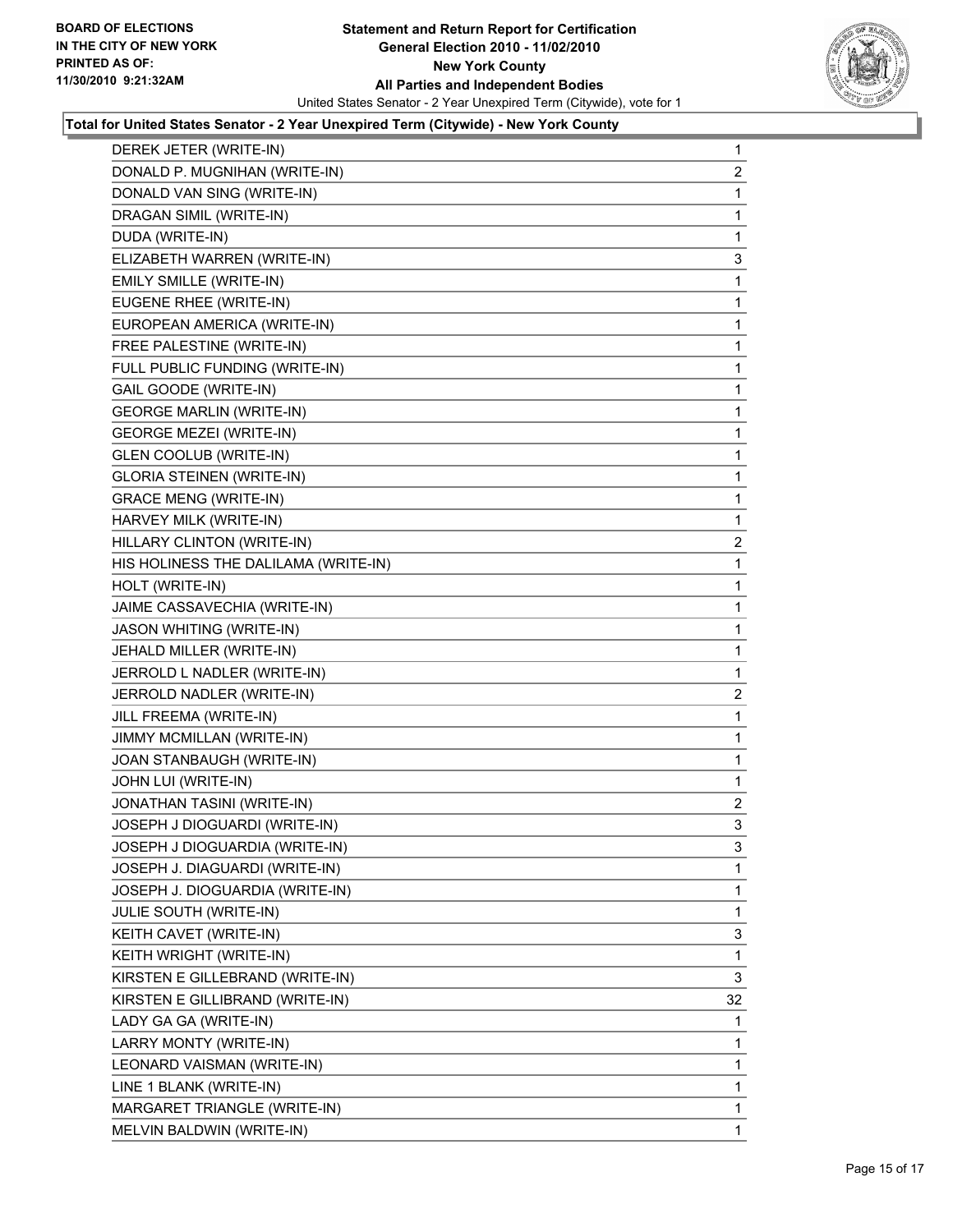

#### **Total for United States Senator - 2 Year Unexpired Term (Citywide) - New York County**

| MICHAEL BLOOMBERG (WRITE-IN)     | 1            |
|----------------------------------|--------------|
| MINNIE MOUSE (WRITE-IN)          | 1            |
| MITT ROMNI (WRITE-IN)            | 1            |
| MONICA ANUSA (WRITE-IN)          | 1            |
| MURIEL ABLER (WRITE-IN)          | 1            |
| MURRAY HILL (WRITE-IN)           | 1            |
| NANCY L. SANBORN (WRITE-IN)      | 1            |
| NO NAME (WRITE-IN)               | 24           |
| NO ONE (WRITE-IN)                | 4            |
| NOBODY (WRITE-IN)                | 1            |
| NONE (WRITE-IN)                  | 8            |
| NONE OF THE ABOVE (WRITE-IN)     | 6            |
| NONE OF THE FOREGOING (WRITE-IN) | 1            |
| PAUL YEE (WRITE-IN)              | 1            |
| PAULINE DEVITA (WRITE-IN)        | 1            |
| RASHA POLK (WRITE-IN)            | 1            |
| RITA WALTON (WRITE-IN)           | 1            |
| RUTH RDOIRETT (WRITE-IN)         | 1            |
| RYAN E. HOFFMAN (WRITE-IN)       | 1            |
| SCHUMER (WRITE-IN)               | 1            |
| SCOTT M. SINGER (WRITE-IN)       | 1            |
| SCOTT MICHAEL SINGER (WRITE-IN)  | 1            |
| SINGLE PAYER (WRITE-IN)          | $\mathbf{1}$ |
| ST V H REPLACEMENT (WRITE-IN)    | 1            |
| STEPHEN COLBERT (WRITE-IN)       | 2            |
| STEVE ISRAEL (WRITE-IN)          | 1            |
| STEVEN A KING (WRITE-IN)         | 2            |
| STEVEN ISRAEL (WRITE-IN)         | 1            |
| STUART SIMONS (WRITE-IN)         | 1            |
| TED SORENSEN (WRITE-IN)          | 1            |
| TOM TOMASSIAN (WRITE-IN)         | 1            |
| TONY AVELA (WRITE-IN)            | 2            |
| TRINA TSUKERMAN (WRITE-IN)       | 1            |
| VINCENT BALOGIO (WRITE-IN)       | 1            |
| <b>VOID (WRITE-IN)</b>           | 58           |
| WILLIE COTTEN (WRITE-IN)         | 1            |
| WILLIE COTTON (WRITE-IN)         | 6            |
| <b>WORKERS PARTY (WRITE-IN)</b>  | 1            |
| ZACHARY MORGEUSEN (WRITE-IN)     | 1            |
| <b>Total Votes</b>               | 345,740      |
| Unrecorded                       | 18,879       |